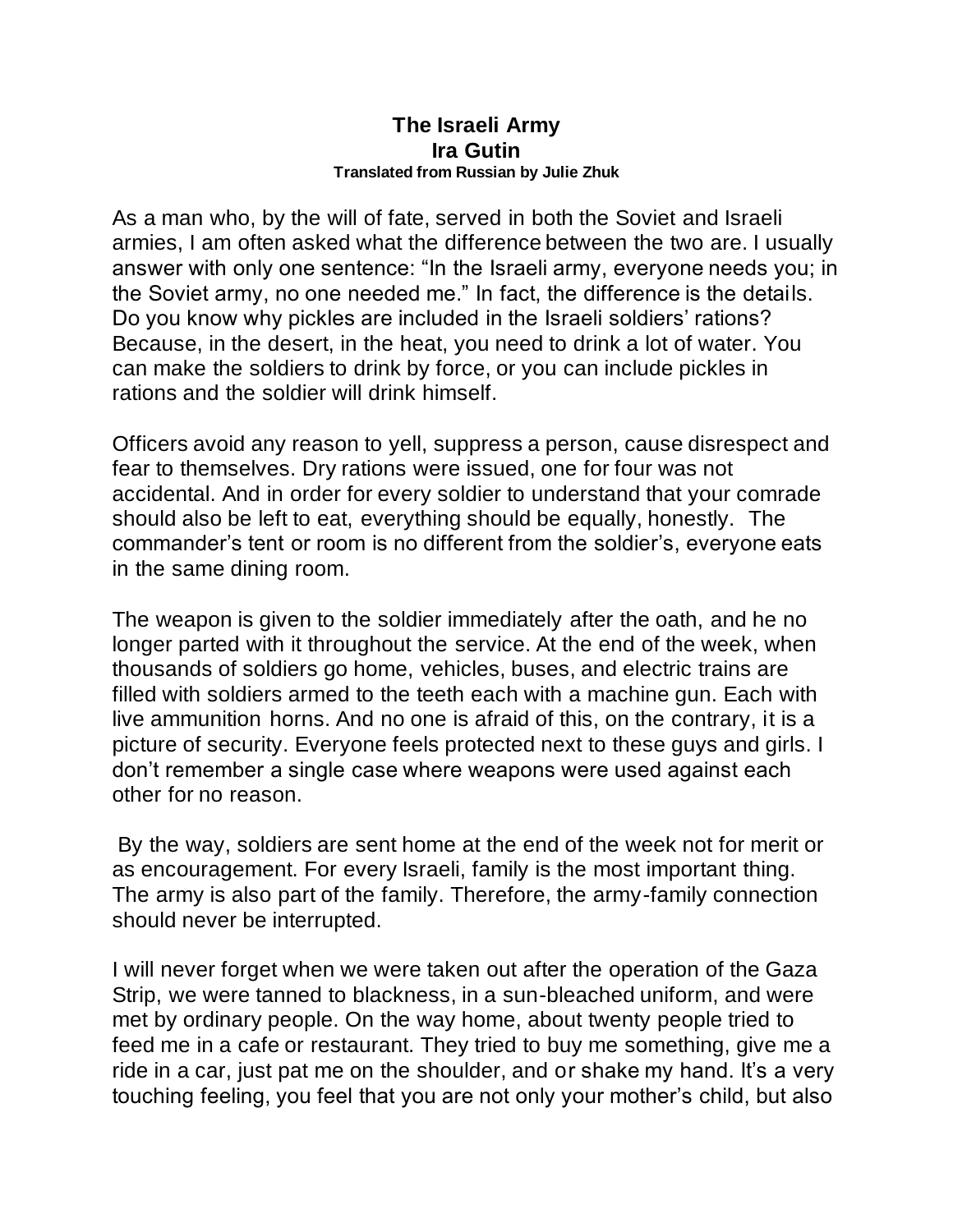the child of this whole country. A child with an M-16 assault rifle, on whose protection everyone hopes.

Do you know what "Masa Kumta" is? This is a "beret trip". When the soldiers of the young combat unit pass the "young fighter course", they are in for a grueling, often multi-day forced march, at the end of which, they give you a red beret of a paratrooper. There is also a purple beret of the Givati, that is, a marine or a brown beret of the Golani.

The Golani is an elite infantry unit. Depending on the type of troops in which you serve. By the way, in order to get into combat units, you need to go through a big competition, there are a lot of applicants, and the health profile should be high. Moreover, no one managed to get 100 points, the maximum number is 97.

There is a running joke in the Israeli army, that three percent should be taken away for circumcision. Not everyone can pass a course of a young fighter, either. There are not only physical tests, but psychological ones as well. For each completed standard, a soldier is given an additional piece of equipment as a reward. Guess which one is first? It's an automatic belt, until then he wears his hands.

Do you know how long the forced march lasts at the Egoz special unit? It lasts almost a week. You're dealing with wild heat and off-roading for 260 kilometers. At the same time, it is necessary to carry personal equipment, and this weighs more than thirty kilograms. We are talking about special equipment, machine guns, food, water supplies, ammunition, and conducting mock battles along the way.

When one reaches the final assault that takes place on Mount Hermon that is the highest point in the country. Everyone must pass. On your feet or on the shoulders of friends, but that's all. This is an indispensable condition. No one should be abandoned, lost, and no one should be left behind. During wars, even the corpses of dead Israeli soldiers must be removed from the battlefield. If a soldier is captured, he is obliged to tell the enemy about all the plans of all the Israelis that are known to him. He must do this, because his main goal is to stay alive and return home again. And because his life is the most important thing for the army.